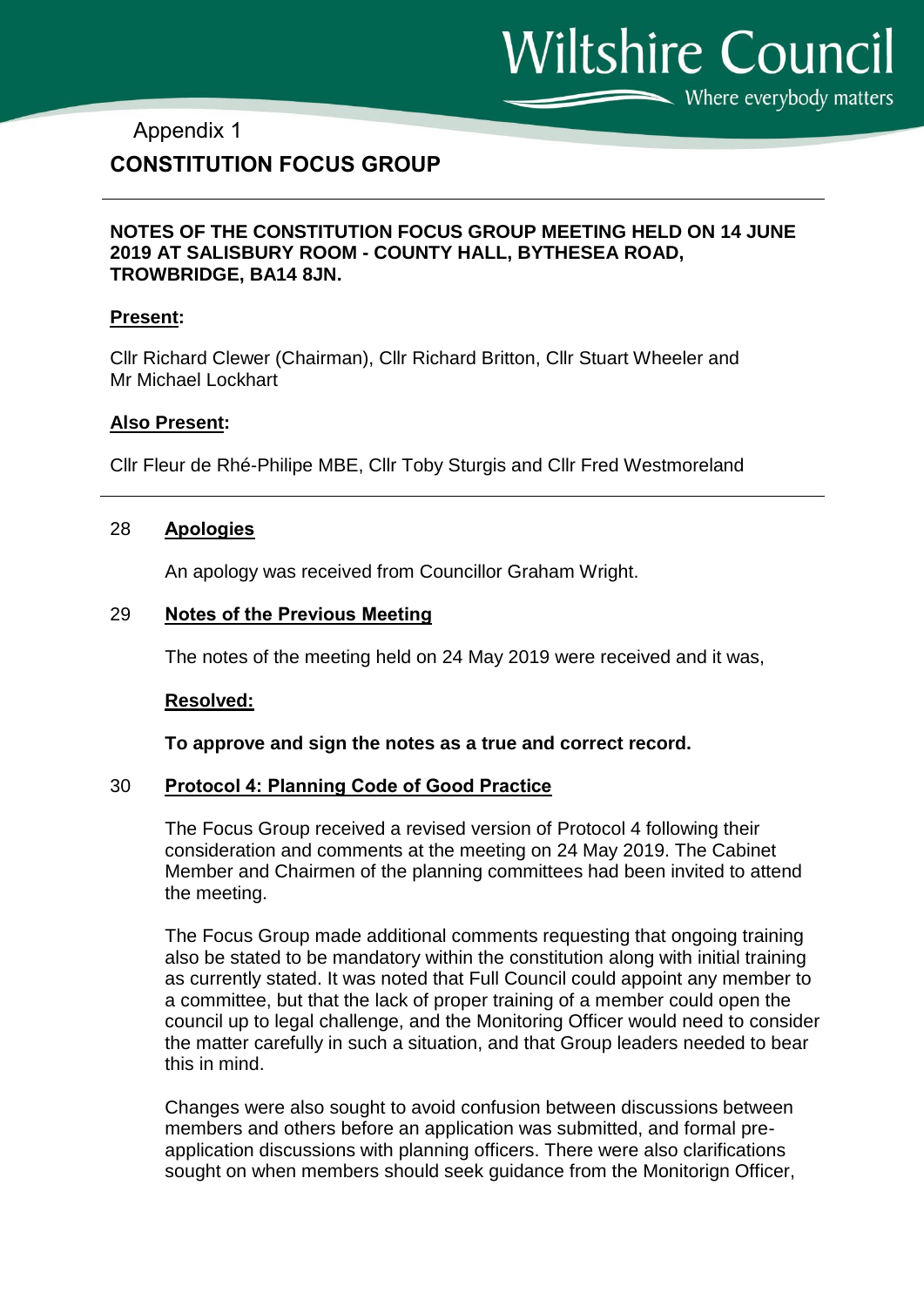how to draw attention to rules on pecuniary or other relevant interests and the need to provide policy reasons when refusing applications.

The Focus Group agreed a briefing should be made available to all members on the proposals.

### **Resolved:**

### **To recommend Standards Committee endorse the propsoed changes to Protocol 4 to Full Council.**

### 31 **Protocol 12: Arrangements for dealing with Code of Conduct complaints**

The Focus Group considered the final version of the revised Protocol 12 and associated documentation to give effect to the new assessment sub-committee process that had been agreed previously. Further amendments were suggested in relation to requests of extension to the process being unnecessary as this was already possible under the arrangements, and there were other changes to make clear that comments would be received by the investigating officer on their report, who would make changes or incorporate them, prior to providing the report to the monitoring officer.

#### **Resolved:**

**To recommend Standards endorse the proposals to Full Council.**

### 32 **Part 3B and Protocol 2: Pension Fund Terms of Reference and Pension Board Terms of Reference**

Andy Cunningham, Head of Pensions Administration and Relations presented proposed changes to the terms of reference of the Pension Fund Committee and the Pension Board. It was explained these were intended to bring greater clarity to the expectations for members of each body and the roles they should undertake. This had been prepared following consultation with the Chairman of each body.

The Focus Group members noted the changes and in principle felt the proposals to provide clarity were helpful, although there were concerns regarding overlap in practice between the two bodies, and the limitations on who could nominate employer body representatives to the Pension Board. It was also suggested the expanded Pension Fund terms of reference could be included within Protocol 2, in a separate document, so that terms of reference for both pensions bodies were located in the same areas of the constitution.

It was agreed for there to be further discussions with the Pensions Team before recommending the changes onward.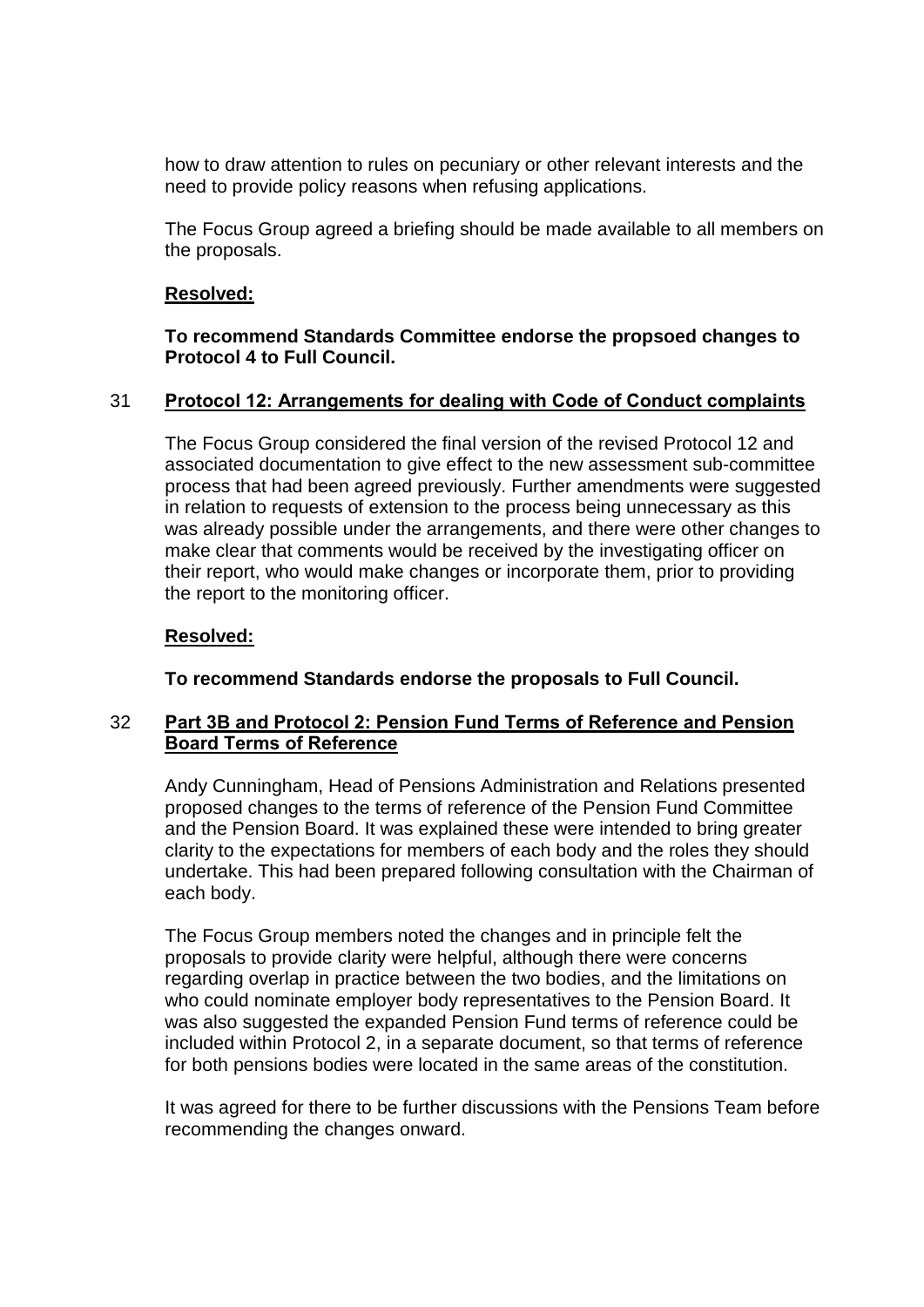## 33 **Part 4: Council Rules of Procedure**

Following queries it was established that there was no legal or constitutional requirement for Full Council to receive a minutes book at each ordinary council meeting. No comments had been raised on the minutes for several years and committees would still be able to report to council, or committee chairmen make an announcement, if they so wished, should the minutes book not be taken to the meetings.

It was agreed to seek the view of Group Leaders as to whether it was necessar to continue to bring the minutes book to Full Council.

### 34 **Part 3C: Scheme of Delegation (Executive)**

The Focus Group noted the report that it was intended by the Leaders of Swindon Borough Council and Wiltshire Council to disband the Joint Strategic Economic Committee in the light of the new legal status of the Swindon and Wiltshire Local Enterprise Partnership. It was noted that the Leader would make changes to the scheme of delegation accordingly, and that this would be reported to Full Council.

### 35 **Part 11: Roles and Responsibility of Members**

The Focus Group noted the proposed formatting and numbering changes, and corrections, and accepted the Monitoring Officer making the changes.

### 36 **Part 11B: Safeguarding Children and Young People Panel**

The Focus Group noted the proposed formatting and numbering changes, and corrections, and accepted the Monitoring Officer making the changes.

### 37 **Part 12: Members Code of Conduct**

The Focus Group noted the proposed formatting and numbering changes, and corrections, and accepted the Monitoring Officer making the changes.

### 38 **Part 15: HR Code of Conduct**

The Focus Group noted the proposed formatting and numbering changes, and corrections, and accepted the Monitoring Officer making the changes.

### 39 **Part 16: Management Structure**

The Focus Group noted the proposed formatting and numbering changes, and corrections, and accepted the Monitoring Officer making the changes.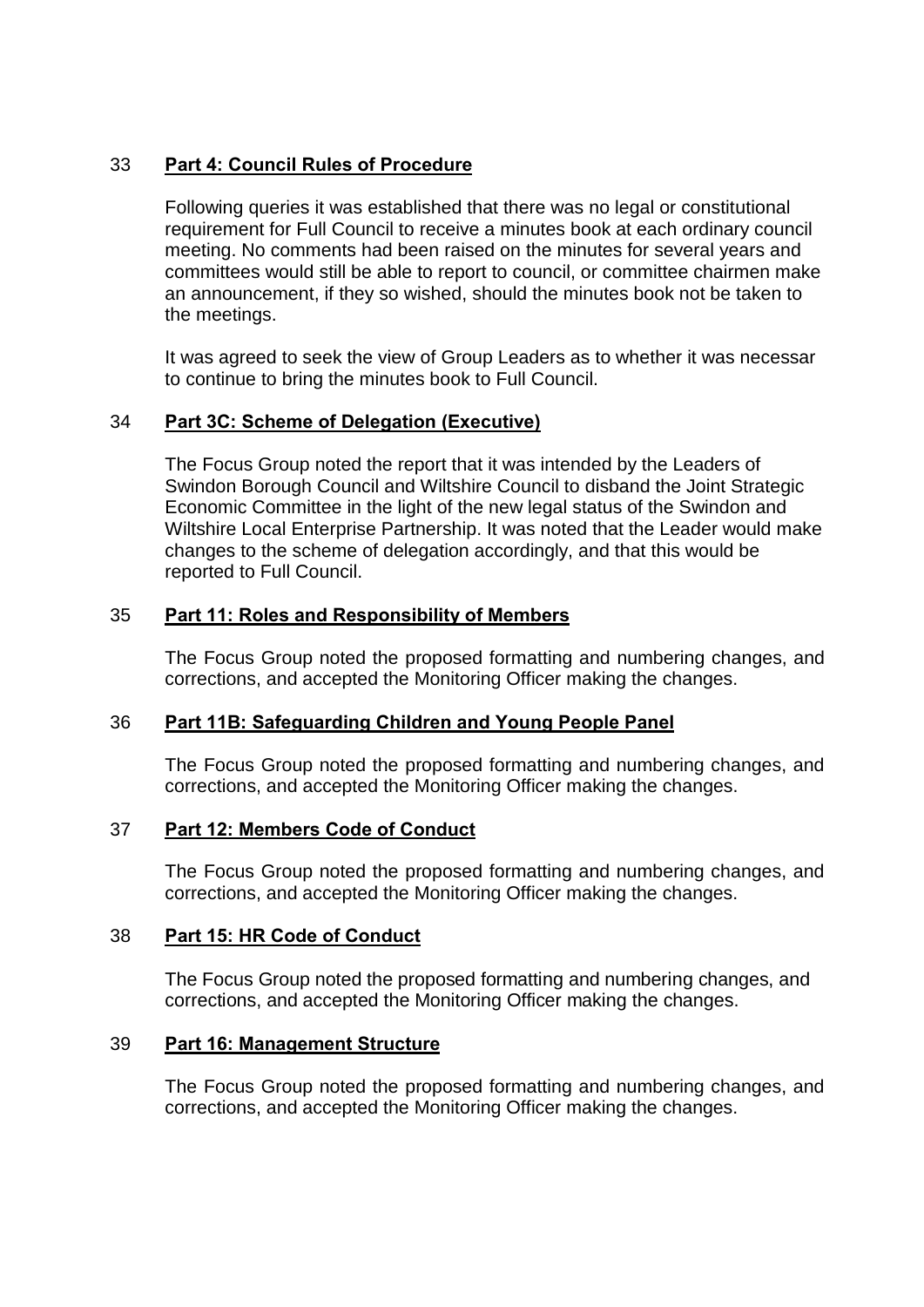## 40 **Urgent Items**

There were no urgent items.

(Duration of meeting: 11.00 am - 12.50 pm)

The Officer who has produced these notes is Kieran Elliott, of Democratic & Members' Services, direct line 01225 718504, e-mail kieran.elliott@wiltshire.gov.uk

Press enquiries to Communications, direct line (01225) 713114/713115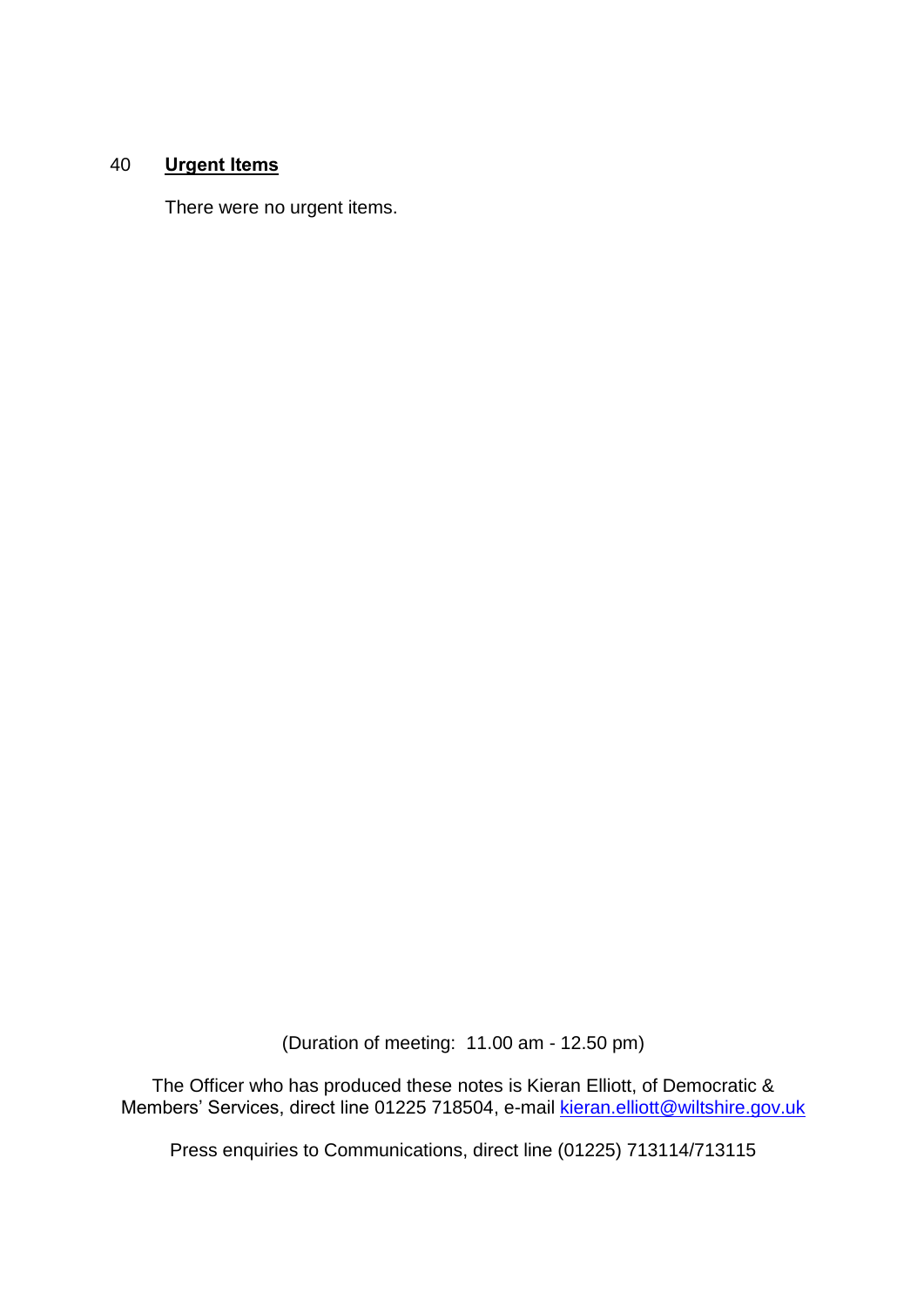# **Constitution Focus Group**

### **NOTES OF THE CONSTITUTION FOCUS GROUP MEETING HELD ON 15 JANUARY 2020 AT COUNCIL CHAMBER - COUNTY HALL, BYTHESEA ROAD, TROWBRIDGE, BA14 8JN.**

#### **Present:**

Cllr Richard Clewer (Chairman), Cllr Richard Britton, Cllr Jon Hubbard and Cllr Graham Wright

#### 1 **Apologies**

Apologies were received from Councillors Ian Thorn and Stuart Wheeler.

#### 2 **Notes of the Previous Meeting**

The notes of the meeting held on 2 September 2019 were presented for consideration and it was,

#### **Resolved:**

**To approve and sign the notes as a true and accurate record.**

#### 3 **Protocol 2 and Part 3B of the Constitution: Local Pension Board Terms of Reference and Responsibility for Functions (Wiltshire Pension Fund Committee Terms of Reference)**

Following its meeting on 14 June 2019 the Focus Group received updated proposed terms of reference for the Local Pension Board and the Wiltshire Pension Fund Committee.

The Focus Group examined each terms of reference and made a number of suggested amendments to the wording to improve clarity. Revisions were requested in relation to details around delegation to officers or requests made to the Board, references to registers of interest, appointment and confirmation of Chair of the Board, the role of the Investment Sub-Committee, speaking rights, annual reports, appointment of employer representatives and other minor changes.

At the conclusion of discussion, it was,

#### **Resolved:**

**To receive updated terms of reference taking into account the comments of the Focus Group, at its next meeting.**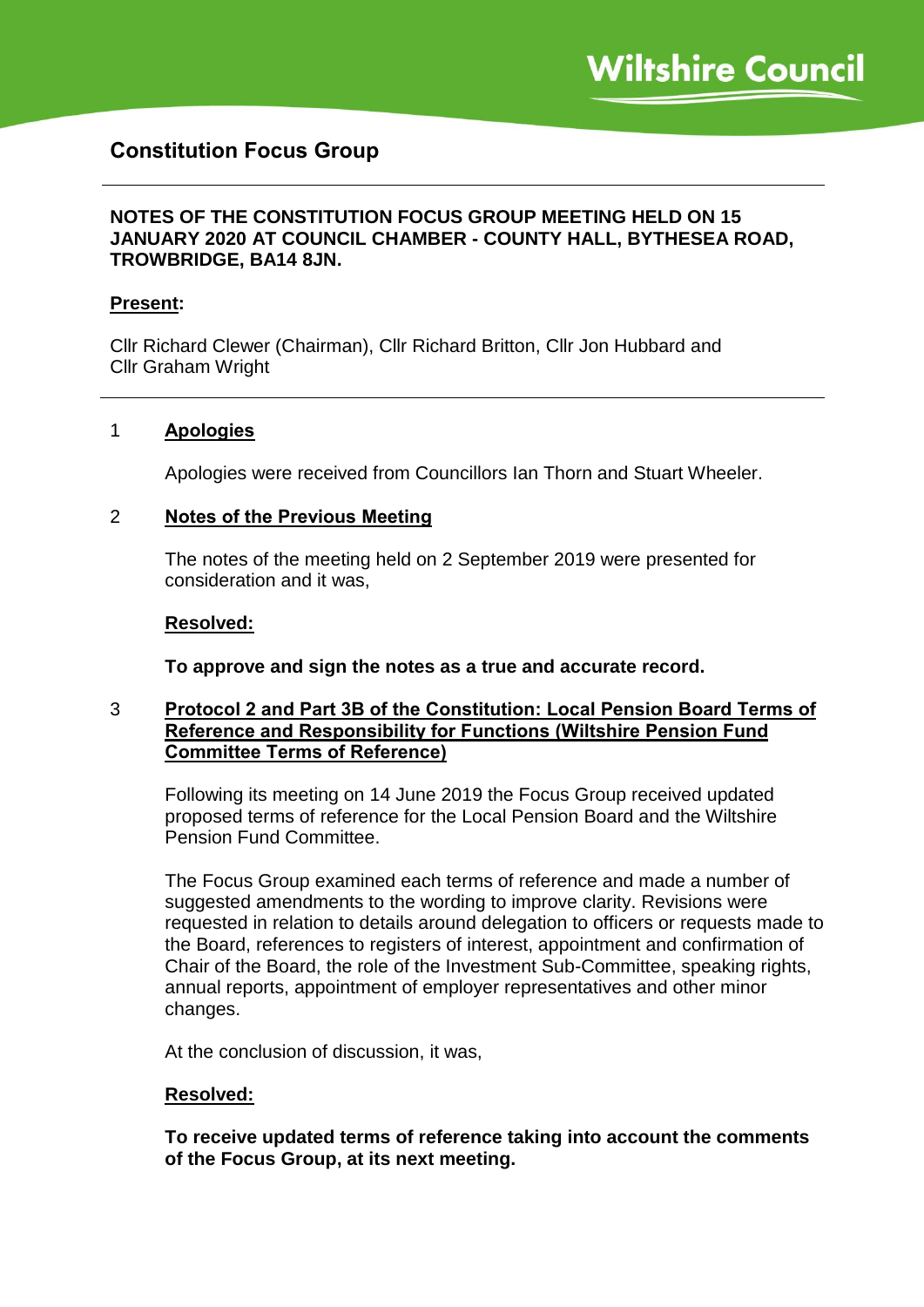### 4 **Part 3B Policy Framework**

The Focus Group received a report proposing a review of Part 3B of the Constitution in respect of the Policy Framework, a list of policies which required approval by Full Council. This included items required by statute to be approve by Full Council and discretionary items which at some point it had been determined should be approved by Full Council.

The list had been reviewed as a number of items were no longer required to be approved by Full Council or had been added to the required list, and it was proposed a number of policy framework items be removed as this was not the most appropriate method for their review and approval.

The Focus Group considered the list, with comments suggesting the Carbon Reduction Strategy should also be approve by Full Council, and discussion of how to develop reviewed policies alongside scrutiny. It was also confirmed that any such strategies required approval by Cabinet prior to confirmation by Full **Council** 

### **Resolved:**

**To request Standards recommend approval of the proposed amendments to Part 3B of the Constitution, and to encourage future reviews of policy framework items to require scrutiny involvement.**

#### 5 **Urgent Items**

There were no urgent items.

(Duration of meeting: 2.30 - 4.10 pm)

The Officer who has produced these notes is Kieran Elliott of Democratic Services, direct line 01225 718504, e-mail kieran.elliott@wiltshire.gov.uk

Press enquiries to Communications, direct line (01225) 713114/713115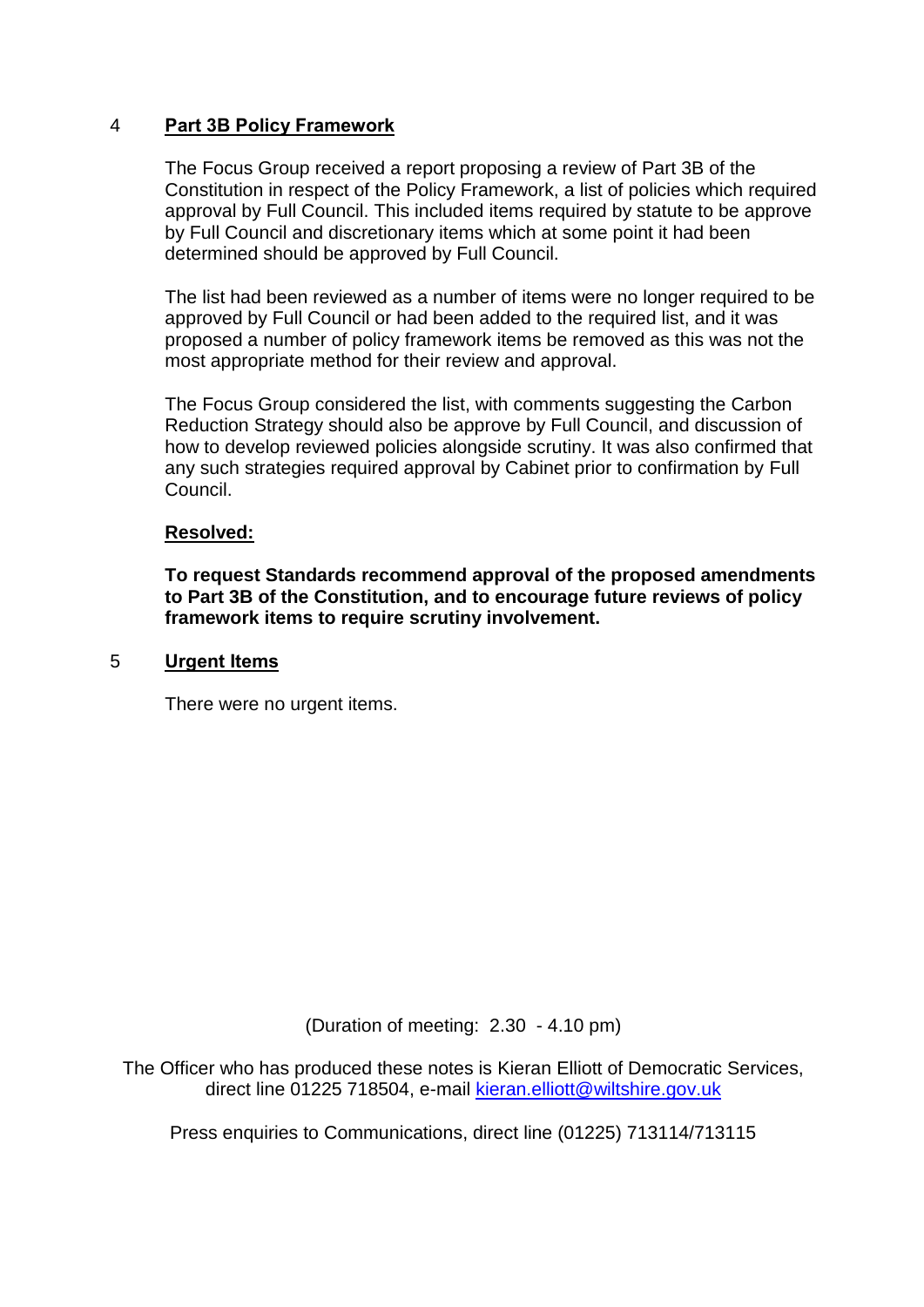# **Constitution Focus Group**

### **MINUTES OF THE CONSTITUTION FOCUS GROUP MEETING HELD ON 17 JUNE 2020 AT ONLINE MEETING.**

### **Present:**

Cllr Richard Clewer (Chairman), Cllr Richard Britton, Cllr Jon Hubbard and Cllr Graham Wright

#### 10 **Apologies**

Apologies were received from Councillors Stuart Wheeler and Ian Thorn.

#### 11 **Notes of the Previous Meeting**

The notes of the meeting held on 24 April 2020 were presented for consideration and it was,

#### **Resolved:**

**To approve and sign the notes as a true and correct record.**

#### 12 **Pensions Board and Pensions Fund (Part 3B and Protocol 2)**

The Focus Group considered further revisions to terms of reference of the Pension Board and Wiltshire Pension Fund Committee following previous considerations in September 2019 and January 2020.

The Focus Group reviewed the revisions and requested additional changes in relation to reference to registers of interests and codes of conduct. Subject to these and other minor changes, it was

#### **Resolved:**

**To request Standards Committee recommend the changes to the terms of reference be approved by Full Council.**

#### 13 **Urgent Items**

Through the Chair there was a discussion of the details of constitutional decision-making, particularly emergency powers, given the ongoing Covid-19 emergency. It was agreed to undertake a review of the operation of these provisions when practicable, and to raise the issue of wider member